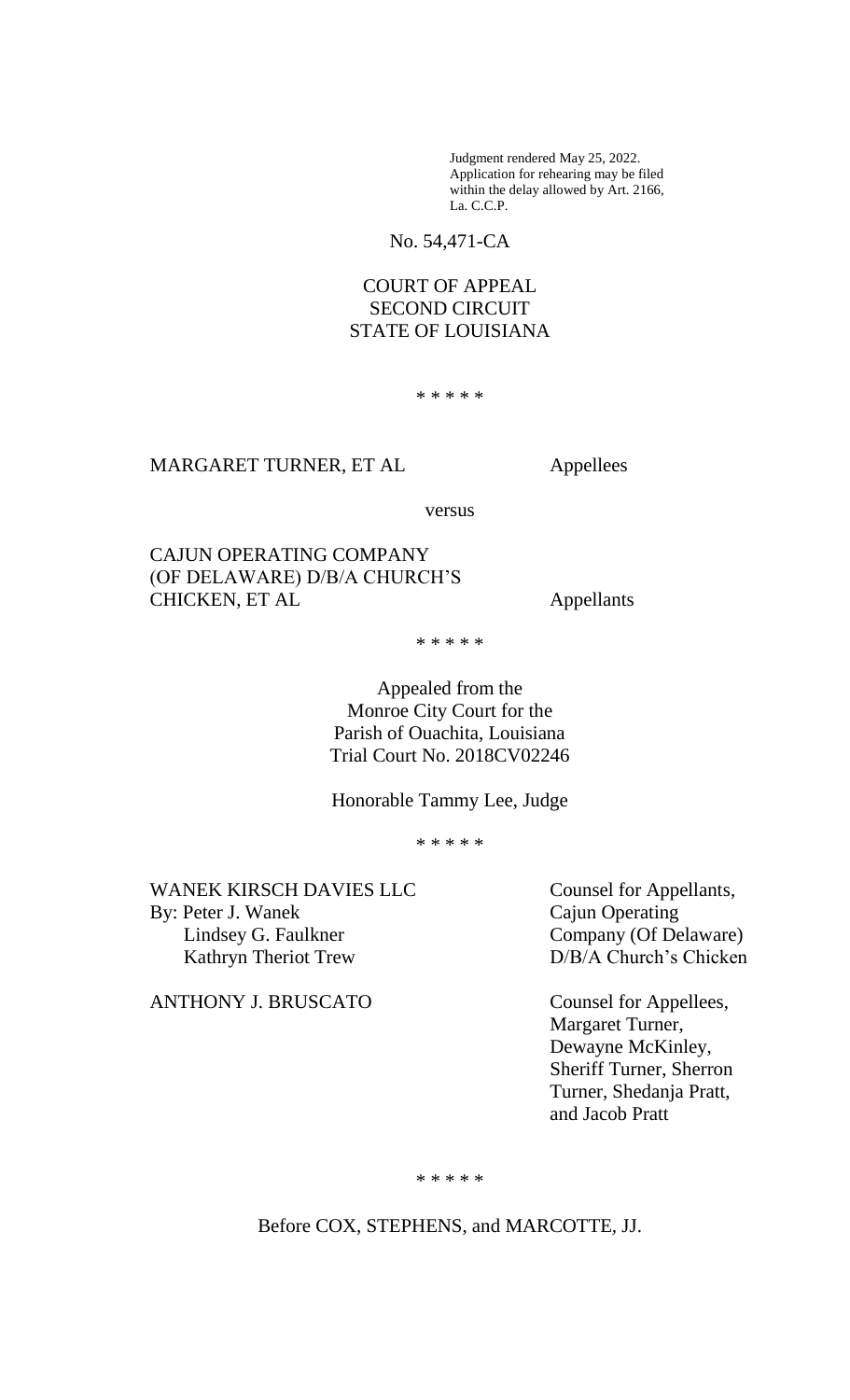# **COX, J.**

This civil appeal arises from Monroe City Court, Ouachita Parish, Louisiana. Cajun Operating Company (of Delaware), d/b/a Church's Chicken ("Appellant"), appeals the trial court's judgment in favor of plaintiffs Margaret Turner, DeWayne McKinley, Sheriff Turner, Sherron Turner, and Shedanja Pratt, on behalf of her minor son, Jacob Pratt (collectively, the "Appellees"), who alleged that they contracted food poisoning from consuming undercooked chicken from the Appellant's restaurant. Because we find that the Appellees failed to present sufficient evidence establishing that their symptoms were caused by eating food from the Appellant's restaurant, we reverse the trial court's judgment.

### **FACTS**

On June 28, 2018, Appellees filed suit against the Appellant alleging that after they ate a portion of the meal Margaret Turner purchased from the Appellant's restaurant on 1690 DeSiard Street, Monroe, Louisiana, they each suffered from symptoms associated with food poisoning, namely, abdominal pain, nausea, vomiting, and diarrhea. In brief, Appellees argued that it was more probable than not that they suffered food poisoning from the Appellant's food. Trial commenced on October 15, 2020, in which the following testimony was heard:

First, Margaret Turner testified that on June 28, 2017, she invited her boyfriend, DeWayne McKinley, her brother and sister-in-law, Sheriff and Sherron Turner, and her minor nephew, Jacob Pratt, to her home. She stated that around eight or nine, when the restaurant was about to close, she purchased two boxes of chicken through the drive through, with eight pieces of chicken in each box. Margaret testified that after her initial inspection of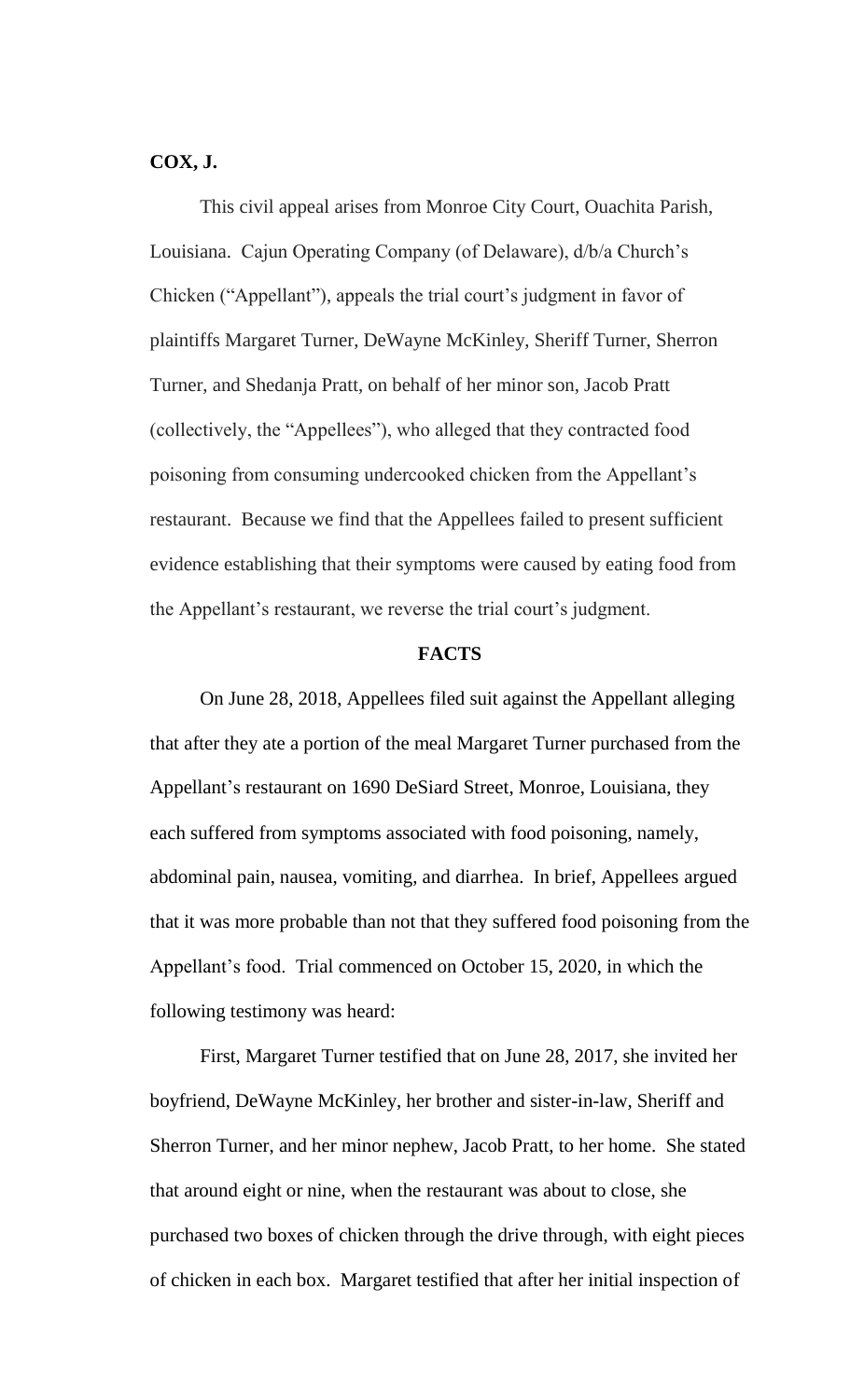the chicken, it seemed fine. Particularly, Margaret stated that after her first bite, the food seemed fine and cooked properly; however, upon her second bite, Margaret testified that she noticed that the food was undercooked, raw, and bloody and immediately spat out the food. She then stated that the rest of the Appellees also noticed that the food was undercooked and stopped eating. Because the restaurant was closed, Appellees decided to put the remaining food back into the boxes to return to the restaurant the next morning.

Margaret testified that the Appellees slept at her home that evening and that a few hours after they ate, they each began to feel ill. Specifically, Margaret testified that she and the other Appellees were nauseated, and suffered from abdominal pain, diarrhea, and vomiting. Margaret stated that she attempted to return the food to the Appellant's restaurant the following morning, but was informed that the restaurant could not take the food back. That same day, she and the other Appellees presented to the emergency room at University Conway in Monroe, where they were diagnosed with food poisoning. Although she ate cereal the morning she consumed the chicken, Margaret stated that because the meal from the Appellant's restaurant was the only food that she and the other Appellees had in common, she assumed that the chicken was the cause of their symptoms.

Next, DeWayne McKinley confirmed that the only meal each of the Appellees had together was the chicken at Margaret's home. He testified that after he took an initial bite of the food, he noticed that it was "bloody and pink like." He stated that he tried two different pieces of chicken, and the third piece was pink and undercooked. He stated that the other Appellees also noticed that their food was undercooked, and they all stopped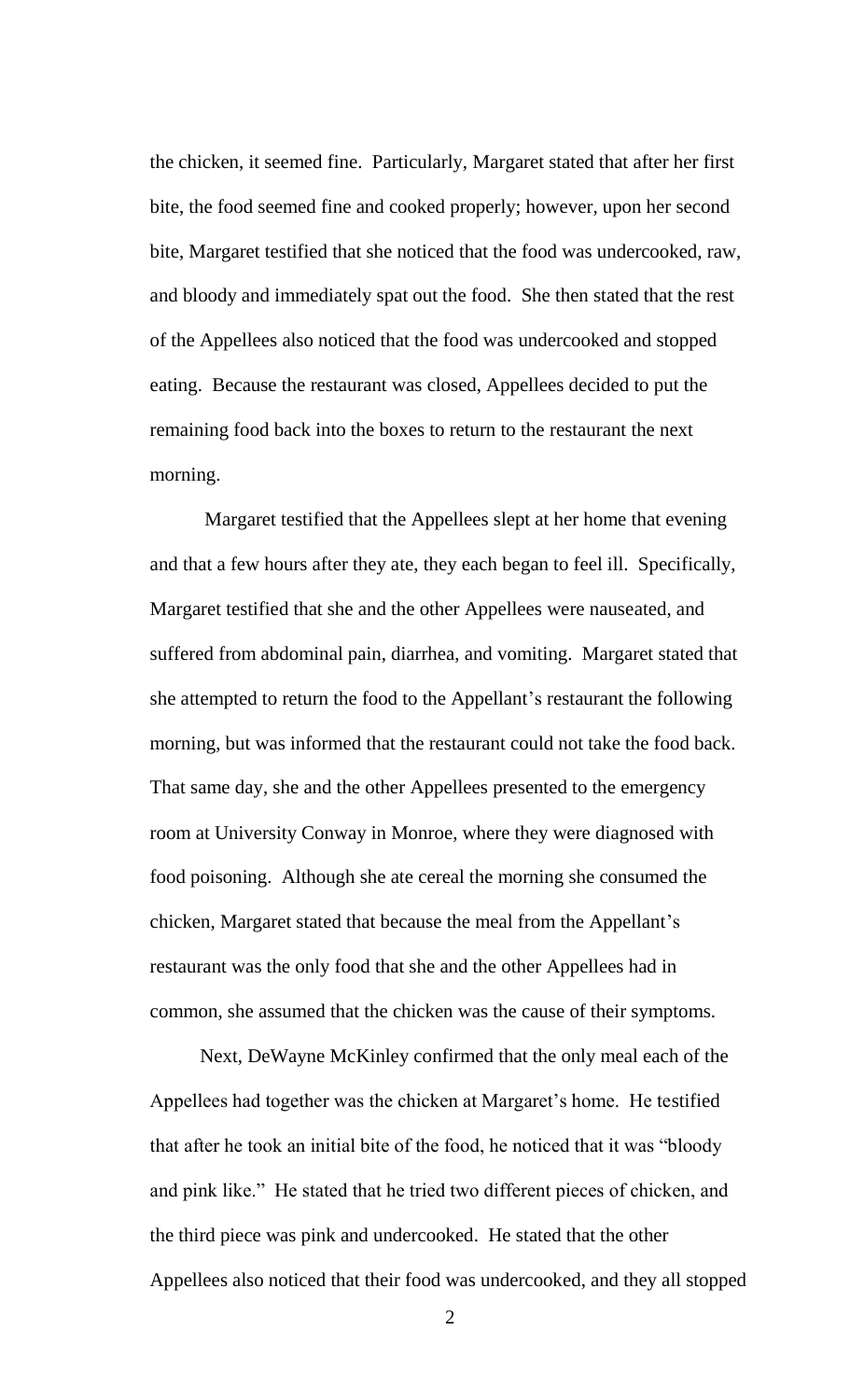eating the food the moment they noticed that it was raw. He stated that a few hours after eating the food, he began to feel sick and he went to the emergency room where he was given a pill and told to drink plenty of liquids and that the symptoms would have to "wear off." McKinley testified that it was possible that he ate chicken or poultry during that week, but could not be certain of the exact meals he consumed.

Diane Liddell ("Liddell"), a market leader for the Appellant's restaurant, testified. Liddell stated that she supervises nine of the Appellant's chain restaurants throughout Louisiana and Mississippi. Liddle testified that in this position, she visits each restaurant approximately once a month and that her last visit to the restaurant on DeSiard Street would have been during the beginning of June. Although she was not present at the restaurant during the incident, Liddell testified that she spoke with the restaurant's manager, Michael Dorsey, who informed her about the complaint.

Liddell stated that after the written report was transmitted, she referred the complaint to the Appellant's insurance adjuster for investigation; however, she did not know what the investigation revealed because the restaurant does not have a copy of the incident report and the only copy of the report was transmitted to the insurance adjuster. She further stated that it was also the restaurant's policy not to accept food customers attempt to return. If there are accusations of food poisoning, the restaurant does not generally test the food to determine if it is contaminated.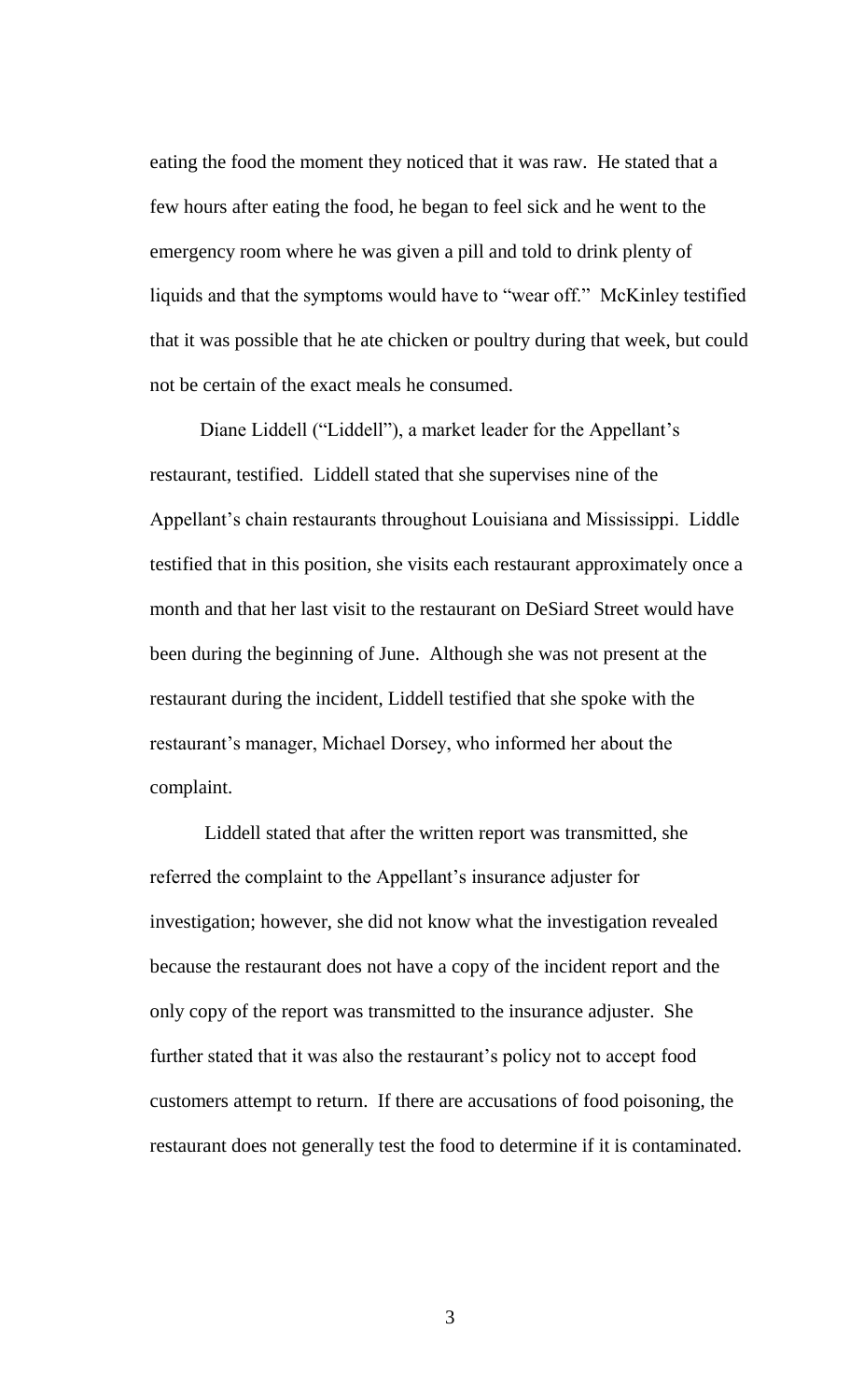Liddell then testified that the restaurant's usual practice in preparing and cooking food was to have at least two cooks on duty,<sup>1</sup> who must be at least 18 years old. She stated that because improperly cooked chicken can transmit a type of bacteria that can cause food poisoning, the restaurant trains its employees to follow a strict regime in which to properly and safely cook the chicken to prevent sickness. Specifically, all chicken must be cooked in oil at a temperature of 340 degrees, cooking white meat for 12.5 minutes and dark meat for 15 minutes. Employees are then required to check the internal temperature of the food, ensuring that the internal temperature for each piece is 185 degrees; if the internal temperature has not been reached, then employees are to resubmerge the food for an additional 5 to 10 minutes. Liddell conceded that if not properly done, there is a possibility that a customer could receive undercooked chicken.

Liddell then testified that the restaurant typically cooks approximately 32 pieces of chicken at a time so that each batch would be cooked the same way; however, an error that affects one batch will not necessarily impact another batch. Liddell testified that on June 28, 2017, the restaurant sold approximately 4,800 pieces of chicken and that the only complaint she received about undercooked chicken came from the Appellees.

Next, Sheriff Turner testified, and confirmed that he, like the other Appellees, consumed the chicken at Margaret's home. Sheriff testified that while he was eating, he noticed that the food "tasted funny," and when he looked at the food, noticed that it was raw and bloody. He testified that because his stomach was upset and he felt nauseated a few hours after he ate

l

<sup>&</sup>lt;sup>1</sup> Liddell testified that she did not know who the cooks were on the evening Margaret purchased the chicken or their level of training.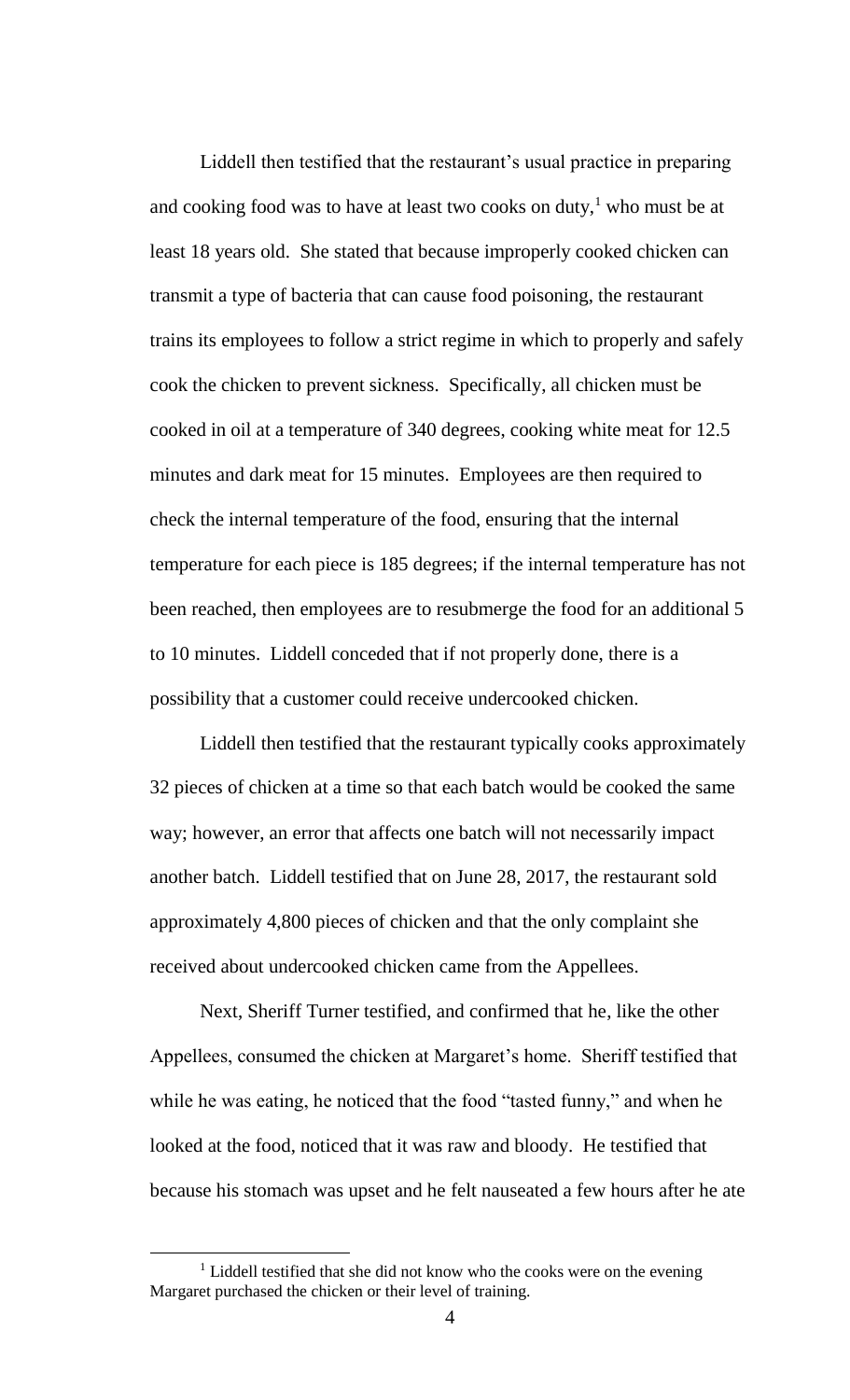the chicken, he went to the emergency room where he was given a pill and was told to drink plenty of liquids. Sheriff also testified that he is disabled because he has a bad heart and is an active Hepatitis C patient. He acknowledged that symptoms of Hepatitis C often include "abdominal pain, nausea, diarrhea, fever, and accumulation of fluid in the abdominal cavity." He also stated that he did not eat anything prior to the chicken because his stomach was "messed up the day before," but that during the week, he may have eaten fish or poultry.

Likewise, Sherron Turner, Sherriff's wife, testified that when she ate the chicken, she noticed that it was bloody and raw. She stated that after eating the food, she felt nauseated and experienced vomiting and diarrhea. Sherron stated that like the other Appellees, she went to the emergency room where she was diagnosed with food poisoning, was given a pill, and told to drink plenty of liquids. On cross-examination, Sherron testified that the only meal she ate on June 28, 2017, was the chicken Margaret purchased from the Appellant's restaurant. Sherron also confirmed that because she is diabetic, she has gone to the emergency room prior to this incident complaining of abdominal pain, nausea, and vomiting. She acknowledged that she often has trouble maintaining her glucose levels and, as a result, has been admitted to the hospital on several occasions to treat these symptoms as related to her diabetes.

At the close of testimony, Appellant moved for involuntary dismissal, arguing that the Appellees failed to meet their burden of proving medical causation to establish a causal connection between the ingestion of the chicken and their subsequent symptoms. The trial court denied the motion and requested that the parties submit post trial briefs concerning the law as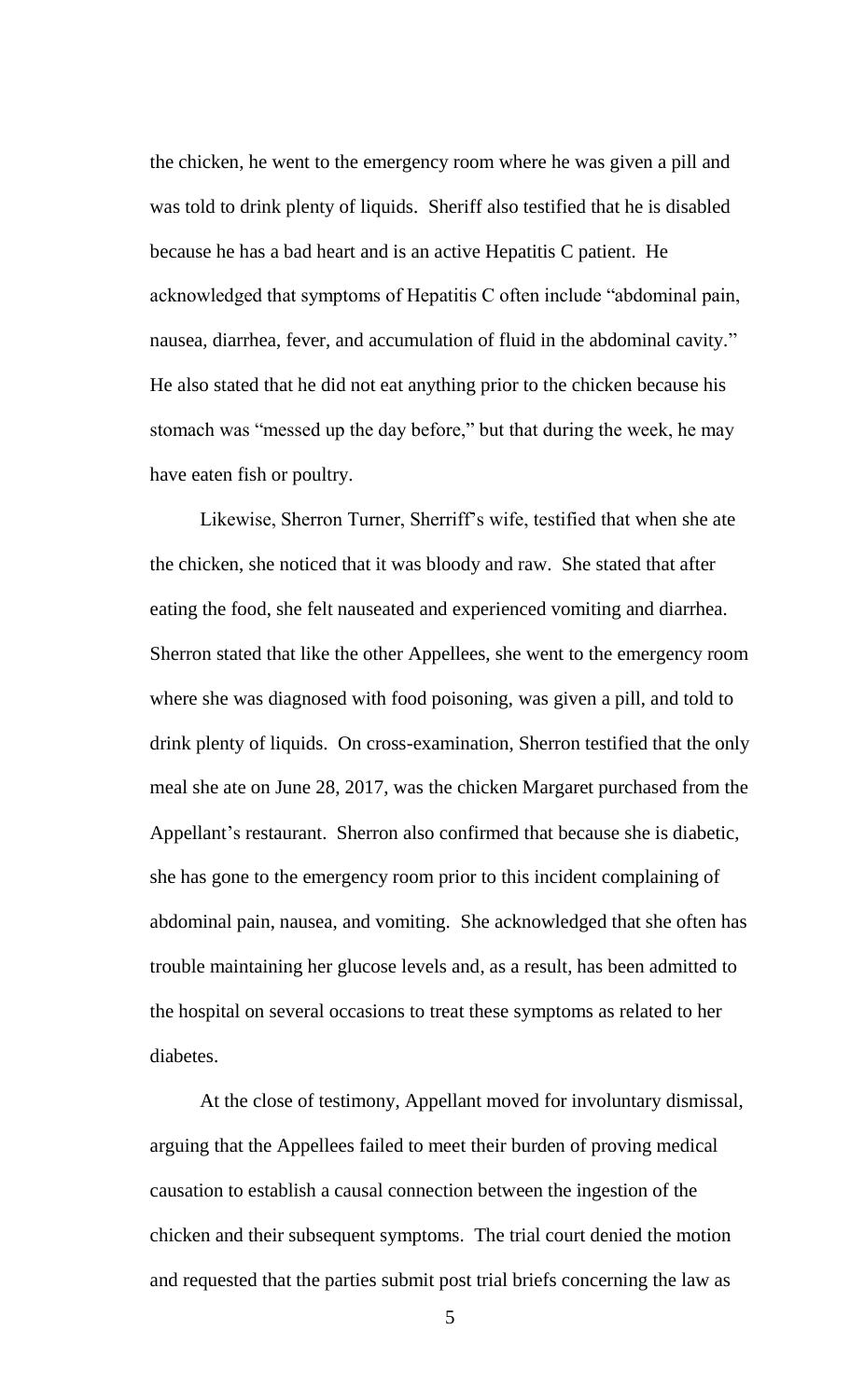applied in food poisoning cases. On April 4, 2021, the trial court rendered judgment in favor of the Appellees, finding a causal connection between the consumption of the food and the Appellees' subsequent illnesses. The trial court awarded \$2,500 for each of the four adult Appellees and awarded \$2,000 to the minor Appellee, Jacob Pratt.

This appeal followed.

#### **DISCUSSION**

In its sole assignment of error, Appellant contends that the trial court erred in finding that a causal connection existed between the Appellees' consumption of the chicken and their subsequent gastrointestinal symptoms because the Appellees failed to submit sufficient, credible evidence to satisfy their burden of proof. We agree.

Courts have held that to establish liability for the consumption of deleterious food, the plaintiff must prove that the product was in a deleterious condition when purchased. *Hairston v*. *Burger King Corp*., 33,587 (La. App. 2 Cir. 6/21/00), 764 So. 2d 176. The plaintiff must further prove the existence of a causal relationship between the illness or injury and the consumption of the food. *Id*.; *Landry v*. *Joey*'*s*, *Inc*., 18-441 (La. App. 3 Cir. 12/12/18), 261 So. 3d 112, writ denied, 19-0072 (La. 3/6/19), 266 So. 3d 903. A trial court's factual findings are accorded great weight and may not be disturbed by a reviewing court in the absence of manifest error. *Id*. In fulfilling this burden, "it is not necessary for the consumer to negate every conceivable cause but he must show that it is more likely than not that the food's condition caused the injury of which he complains." *Landry*, *supra; Griffin v*. *Schwegmann Bros*. *Giant Supermarkets*, *Inc*., 542 So. 2d 710 (La. App. 4 Cir. 1989).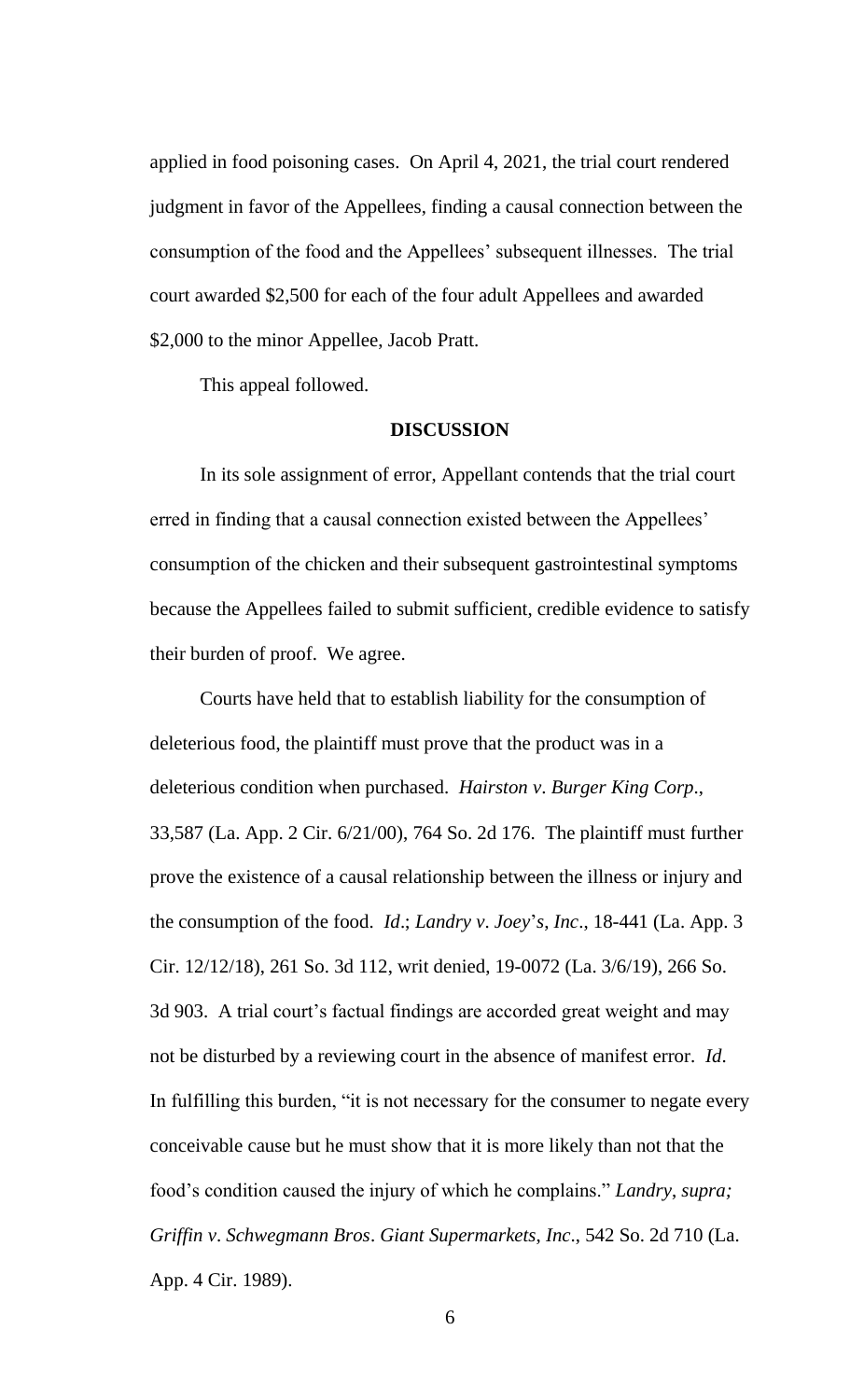Our courts have generally found that, in part, plaintiffs must have an official diagnosis of food poisoning in order to recover damages. Here, Appellees submitted a copy of their medical records from University Conway, which provided that they were diagnosed with food poisoning. Specifically, the medical reports reflected that the Appellees' visit diagnosis was food poisoning, with a final diagnosis of "toxic effect of other specified noxious substances eaten as food, accidental." Although the medical evidence submitted provides that the Appellees were diagnosed with food poisoning, we highlight, however, that no tests were performed during the Appellees' emergency room visit to confirm this diagnosis or confirm the presence of any bacterial infection, virus, parasite, or any other pathogen which could be linked to food poisoning.

Based solely upon the medical documentation provided in the record, it appears that the ER physician diagnosed the Appellees with food poisoning exclusively upon the information and symptoms Appellees complained of, without any subsequent testing. Assuming, *arguendo*, that the ER physician's conclusory diagnosis was sufficient to satisfy part of the Appellees' burden of proof, we find that there is still insufficient evidence establishing that the cause of the Appellees' illness was the chicken they consumed.

First, regarding the condition of the allegedly tainted chicken, we note that, absent the Appellees' testimony and their medical records indicating that they believed the chicken was the cause of their illness, there is no other evidence attesting to the deleterious or unwholesome condition of the chicken. Although the Appellees testified that they took pictures of the food, the pictures were never produced during trial and the record is absent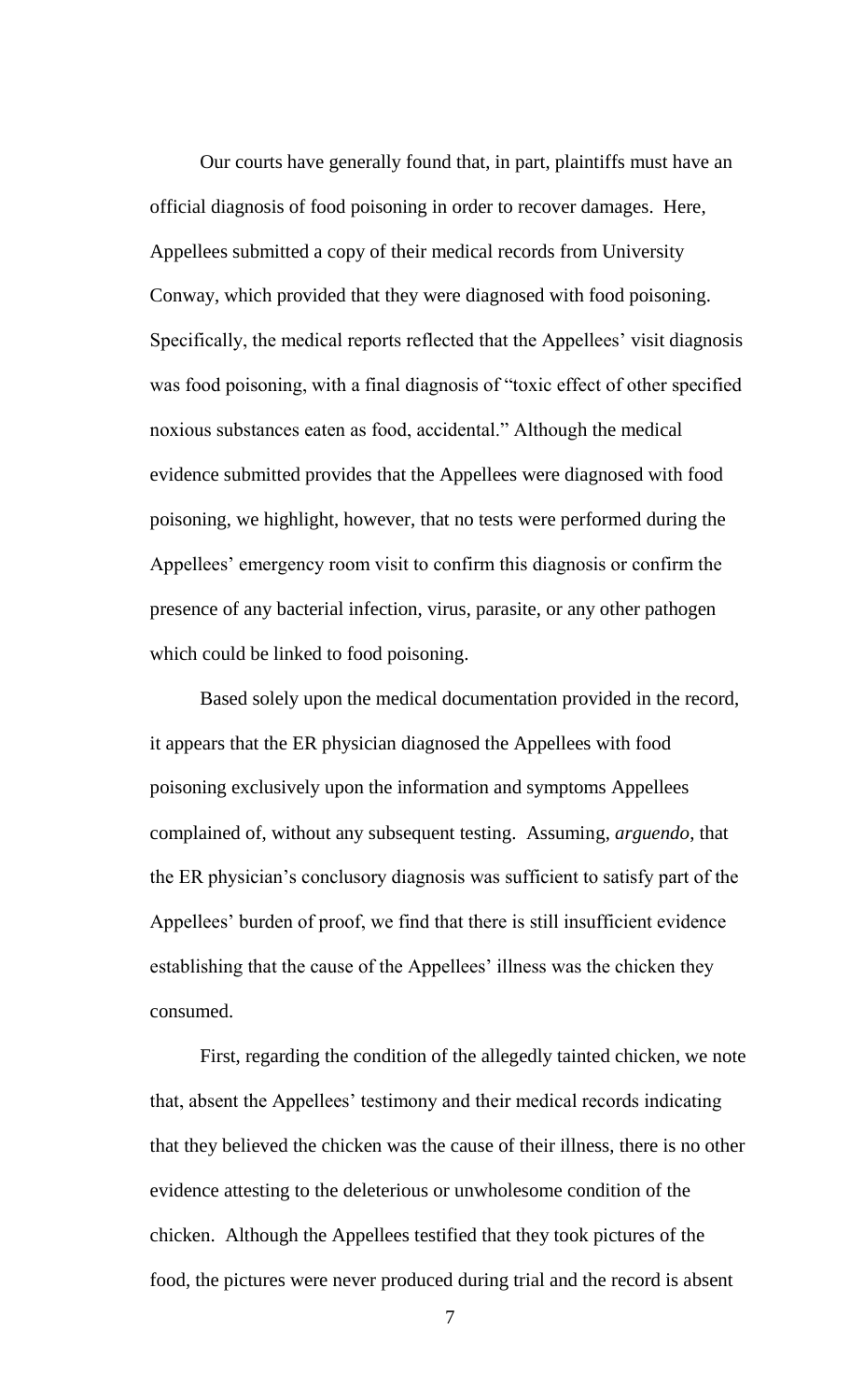of any such photographs. Moreover, Margaret Turner testified that after she attempted to return the chicken to the Appellant's restaurant, an incident report was filed; however, the result of that investigation, as stated by Liddell, has not been produced, nor was a copy of the claim submitted into evidence. Further, no employee from the Appellant's restaurant, who either worked on the night Margaret Turner purchased the chicken or the day she returned the chicken, was called to testify as to the condition of the chicken.

Next, with respect to the Appellees' assertion that they established a causal link between their consumption of the chicken and their subsequent illness, we find that absent testimony, evidence, or opinion from a medical expert or healthcare provider regarding the condition of the chicken and the probability that its ingestion caused the illness, the Appellees failed to meet their evidentiary burden. Several courts, including the Third and Fifth Circuits in *Landry*, *supra*, and *Landreneau v*. *Copeland*'*s Cheese Cake Bistro LLC*, 08-647 (La. App. 5 Cir. 1/13/09), 7 So. 3d 703, respectively, have upheld the general rule that:

. . . courts have never compelled a plaintiff to produce an actual analysis of the food consumed in order to establish its unwholesome condition. Rather, the courts have been willing to infer the deleterious nature of the food consumed from the circumstances surrounding the illness. In all of the cases in which there has been successful recovery, the plaintiff has shown that the food was consumed by him, and that *no other food which might reasonably be assumed to have caused the illness had been consumed within a number of hours before or after the consumption of the suspect product. The plaintiff has also had medical opinion to the effect that it was probable that his illness was caused by the consumption of the particular product involved.* In addition, the successful plaintiffs in the above cases have been able to show some other independent circumstance, which tends to prove his case. . . (Emphasis added).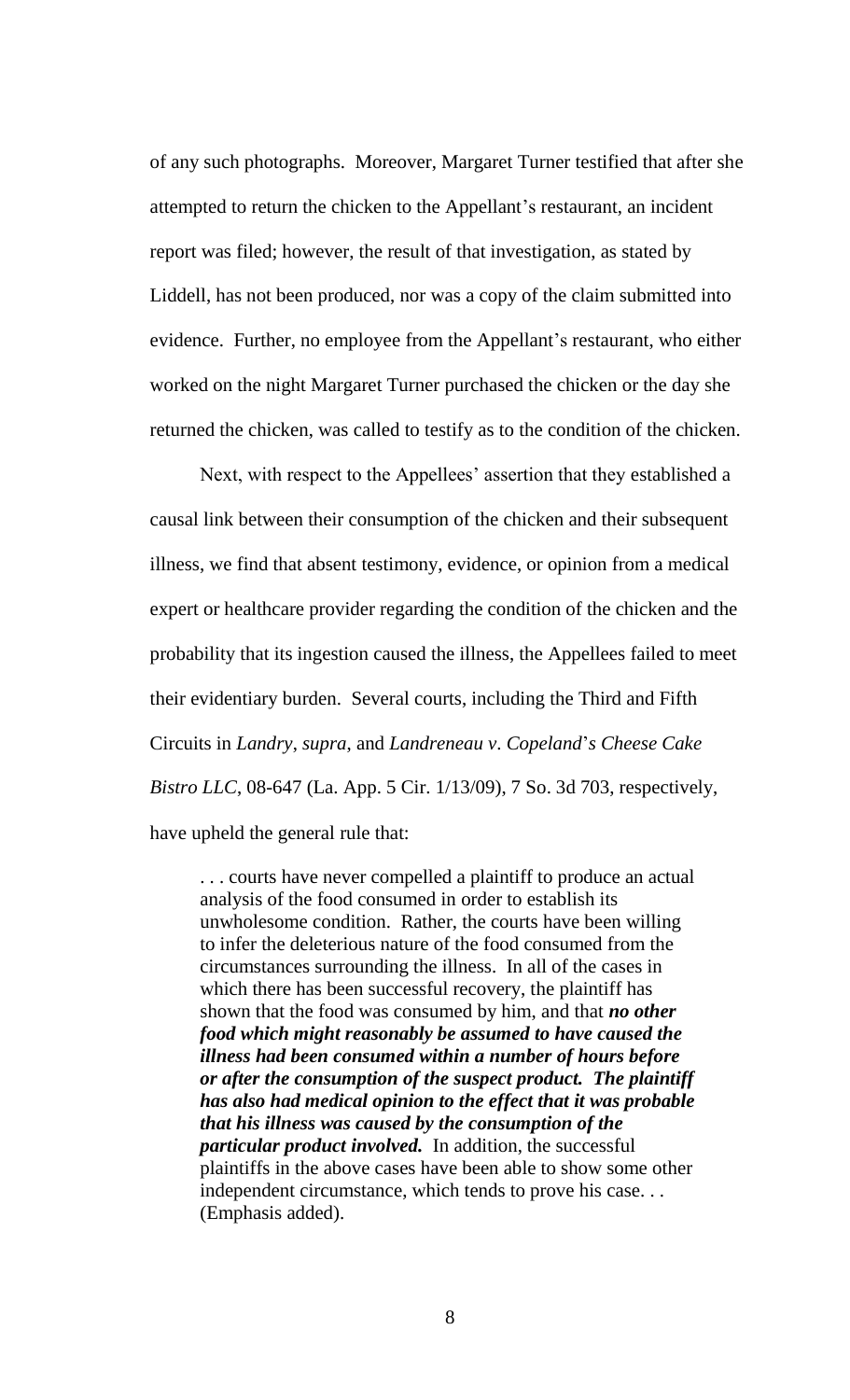Accordingly, a plaintiff cannot establish that a food product caused an illness simply by presenting circumstantial evidence.

Rather, plaintiffs must have medical evidence to prove that they suffered food poisoning, *Landreneau*, *supra*, and medical evidence to prove that the food poisoning was caused by the consumption or ingestion of the allegedly tainted food. *Fuggins v*. *Burger King Corp*., 33,473 (La. App. 2 Cir. 5/10/00), 760 So. 2d 605. There must be evidence that a particular food, or at least some item among a reasonably small group of foods, was unwholesome. A mere showing that a person became sick subsequent to eating food is insufficient.<sup>2</sup> Appellees argue that the chicken was the sole cause of their illness because it was the only meal they ate in common and the chicken was allegedly undercooked.

Courts have found that evidence attesting to the incubation period of bacteria and other food-borne illnesses may be used as an evidentiary means to determine whether the allegedly tainted or unwholesome food product was the cause of a plaintiff's illness.<sup>3</sup> Likewise, medical or expert testimony regarding the presence of such pathogens in the plaintiff or the food consumed, indicating the probability that the food consumed likely caused the illness, may also establish the plaintiff's case. *Griffin*, *supra*; *Hairston*, *supra*; *Fuggins*, *supra*. In this case, however, there is no medical or expert

l

<sup>&</sup>lt;sup>2</sup> David Polin, Proof of Liability for Food Poisoning, 47 AM. JUR. PROOF OF FACTS 3d 47 §18 (1998).

<sup>&</sup>lt;sup>3</sup> In *Hairston, supra,* the plaintiff's physician testified that "the incubation for different types of bacteria which can cause food poisoning is anywhere from an hour to a week." Likewise, in *Greenup v*. *Roosevelt*, 18-0892 (La. App. 4 Cir. 3/20/19), 267 So. 3d 138, the Fourth Circuit found that the plaintiff failed to establish that the specific food from the defendant restaurant caused her illness. The court stated that the plaintiff failed to prove the source of her illness, based in part on the physician's testimony that it usually takes at least six hours for food poisoning symptoms to manifest and that a few days before the plaintiff consumed the allegedly tainted food, she ate two different kinds of poultry.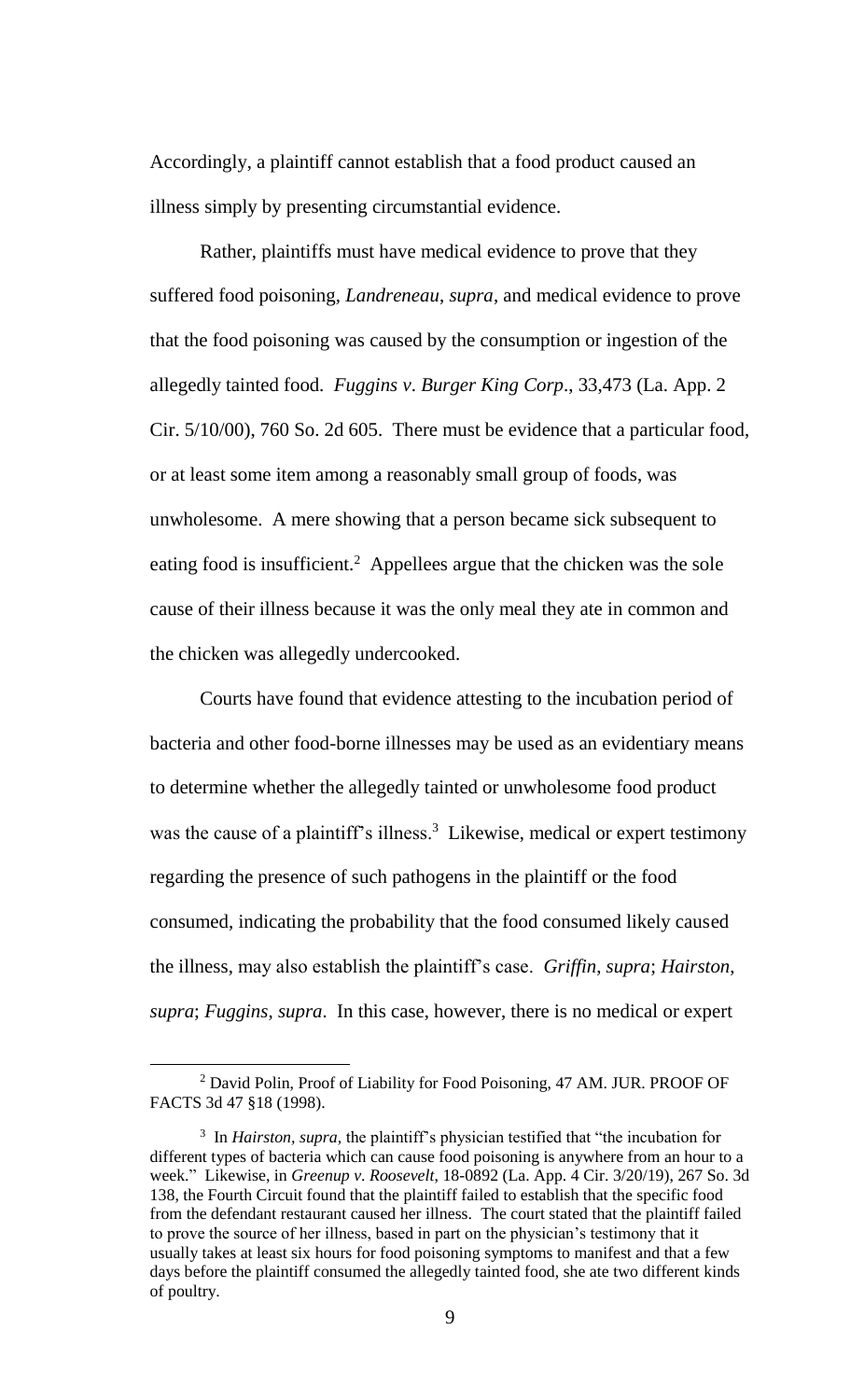testimony to support the conclusion that the Appellees' ingestion of the chicken caused their injuries.

The only evidence submitted in this case is the testimony of the Appellees and their medical records that indicate a diagnosis of food poisoning without subsequent testing of either the Appellees or the chicken. Although the Appellees testified that they believed the chicken caused their illness because they ate the food together and became sick around the same time, the testimony in this case also revealed that there were several other plausible factors that could have caused the Appellees' illness. For example, on cross-examination, Margaret Turner testified that she regularly has milk and cereal for breakfast and that on the day in question, she had this same meal prior to eating the chicken.

Further, DeWayne McKinley testified that he ate poultry or fish either the same day, a few days before, or within the same week that he consumed the chicken. Moreover, his medical records indicate that he did not begin to suffer from any symptoms until an hour before he presented to the emergency room, the day after he ate the chicken. Sherriff Turner also confirmed that as a Hepatitis C patient, he often suffers from abdominal pain, nausea, diarrhea, and other related symptoms. He also testified that he did not eat anything the day before Margaret purchased the chicken because his "stomach was messed up." Finally, Sherron Turner testified that the only thing she ate the week before consuming the chicken, was a turkey sandwich. She also confirmed on cross-examination that she is a diabetic and that when not properly treated, can cause symptoms similar to that of food poisoning.